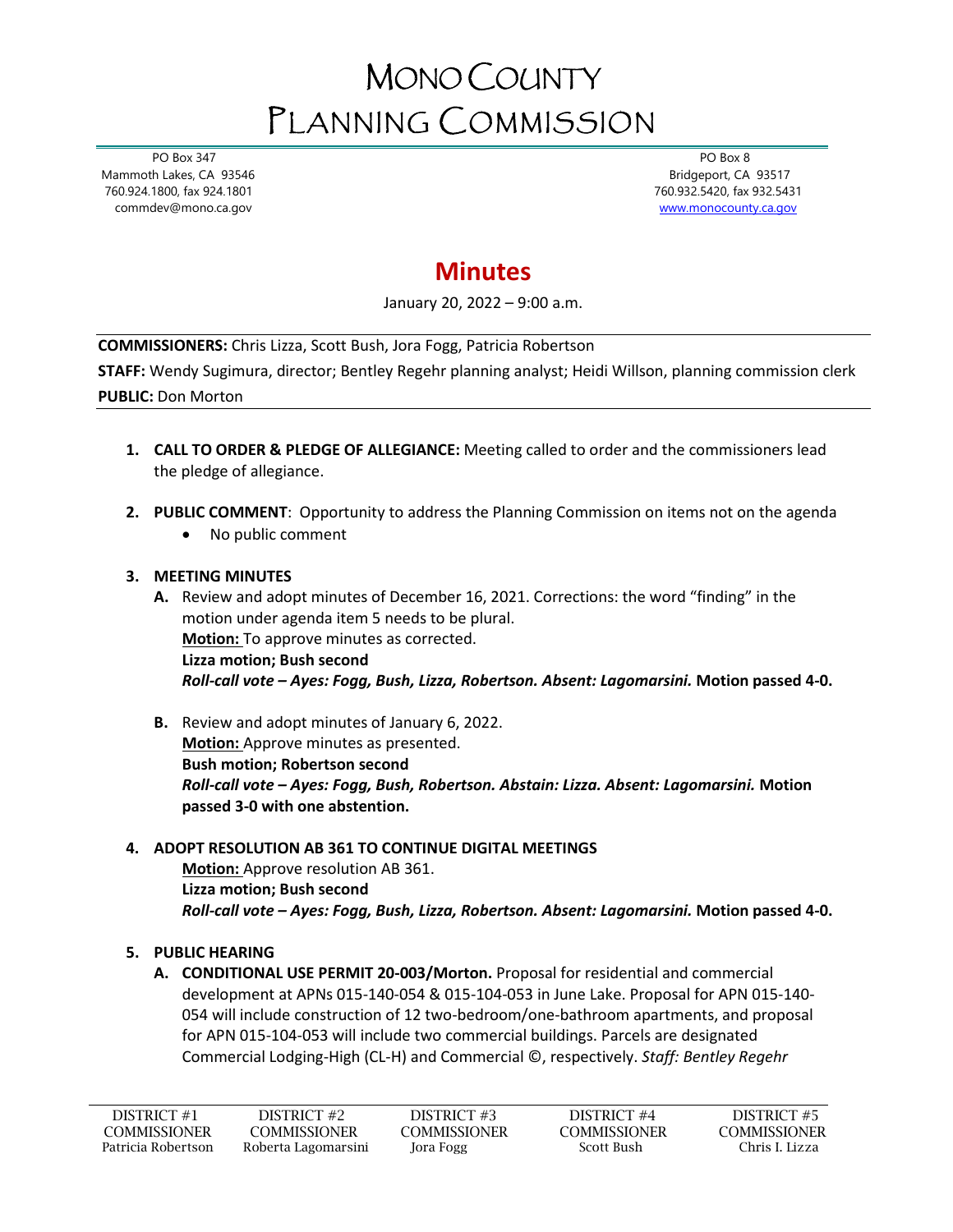- The applicant Don Morton agreed to proceed with the public hearing even though only 4 Commissioners are present.
- Regehr presented and answered questions from the Commission.
- Don Morton answered questions from the Commission.

Public Comment Opened at 10:02am – Public Comment Closed at 10:03am with no comments.

#### **Commission Deliberation:**

- Commissioners deliberated various concerns regarding short-term rentals in the residential units, snow storage, parking, light temperature, and rental income limit.
- Chair Robertson: Would like to see the modified and added conditions written out.

Proposed modifications to conditions:

- 3. At least one residential unit shall be deed restricted to a low-income level (80% AMI), as defined by the California Department of Housing and Community Development state income limits, at the time of the tenant's application. State income limits are set on an annual basis. Compliance with the deed restriction is subject to reporting or monitoring as required by Mono County.
- 6. All exterior lighting shall comply with the standards for downward directed and fully shielded lighting, consistent with General Plan Chapter 23, Dark Sky Regulations, and the light temperature shall not exceed 3,000K.

Added Condition:

Short-term rentals are prohibited in Building A. Short-term rentals in Building B are subject to the appropriate permit approvals.

**Motion:** 1) Find the project qualifies as a categorical exemption under CEQA §15183; 2) Instruct staff to file a notice of exemption; 3) Make the recommendation to the Board of Supervisors to waive County permitting processing fees, consistent with Housing Element program 2.10 (consultant fees would still be charged); 4) Make the required finding as contained in the staff report and approve Conditional Use permit 20-003 subject to the added and modified conditions.

**Bush motion; Robertson second** *Roll-call vote – Ayes: Fogg, Bush, Lizza, Robertson. Absent: Lagomarsini.* **Motion passed 4-0.**

- **6. WORKSHOP (**items taken out of order)
	- **A. Housing Programs Update and Policy Discussion.** An overview of housing programs and potential policy items. *Staff: Bentley Regehr*
		- Regehr and Sugimura spoke about the Board's request to consider a possible moratorium on Short-term Rentals.
		- Chair Robertson- requested that the Board allocate funding to a study regarding for housing related issues to back up a moratorium.
		- Commissioner Fogg- Concerned that if a moratorium took place homeowners would sell their homes and would potentially come another home that sits empty. Would like to pursue an incentive from the County for homeowners to long term rent.